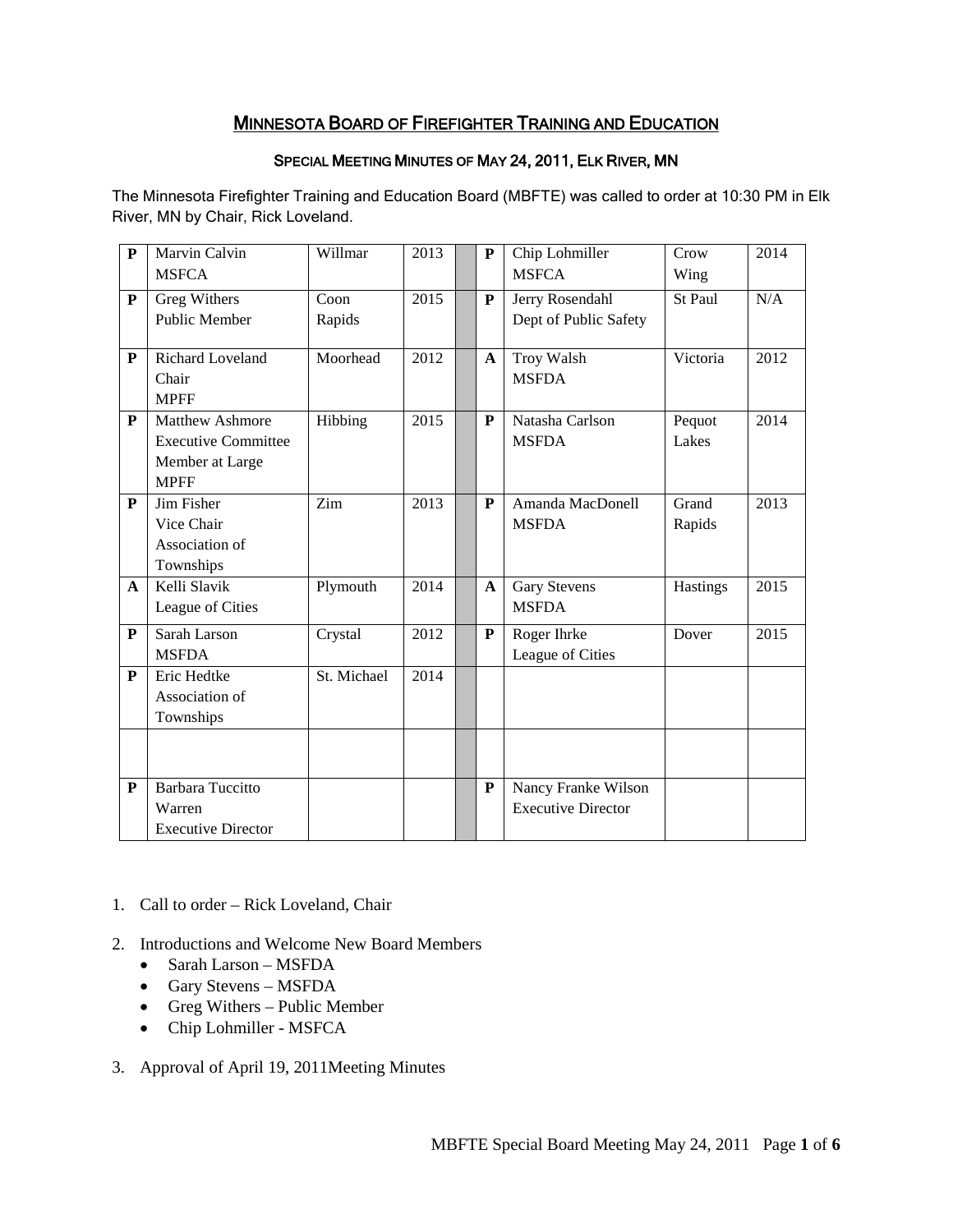*Motion by Marv Calvin to approve the April 19, 2011 meeting minutes; second by Jim Fisher – motion carried*.

4. Approval of the April 30, 2011 Financials

# *Motion by Jerry Rosendahl to approve the April 30, 2011 financial report; second by Matt Ashmore – motion carried.*

## 5. HR Committee Report and Recommendation

Marv Calvin stated that the job was posted a second time in order to change the location of the job. The DPS decided to move the job to save money.

- The job was posted for 24 hours as per the DPS human resources policy.
- The DPS HR scored the candidates and the names of the candidates that met the minimum requirements were sent to the HR committee.
- The HR committee agreed upon a method of scoring.
- The entire committee worked together to determine interviewing questions.
- Using state law and public safety policy, five candidates were selected.
- Three candidates had phone interviews and two in person; all had the same questions prior to their interview time.
- One candidate missed one page of interview questions but later that person did receive the interview questions.
- The interview questions and scoring benchmarks were approved by the HR committee and forwarded to the Board chair.
- Referring to the report that was in your board packet, Jerry Rosendahl did not provide scoring or input; only input in regard in state employment contractual issues.
- One candidate had a question; no others did.
- Interviewers were Amanda MacDonell, Roger Ihrke and Marv Calvin.
- Bruce West was top candidate with a score of 82; the second candidate Carla Vita had a score of 54.

It is the recommendation to the Board by the HR committee to recommend Bruce West for the Executive Director position.

- Mary Calvin spoke with Mr. West about the issues on his background including lack of experience working with boards and lack of experience with greater Minnesota departments.
- The background check has been completed and Mr. West has passed all of them.
- Mary Calvin forwarded a motion that extends an employment offer to Bruce West between DPS and Bruce West. The salary, including benefits, is not to exceed \$96,000.00. Eric Hedtke made the motion and it was second by Matt Ashmore.
- Eric Hedtke brought up the question; in regard to DPS negotiating the ED salary, what authority does DPS have spending the MBFTE's money and to change the location of the office?
- Barbara Tuccitto Warren explained that there will not be any negotiations over salary because Bruce West is a state employee and his salary grade remains the same.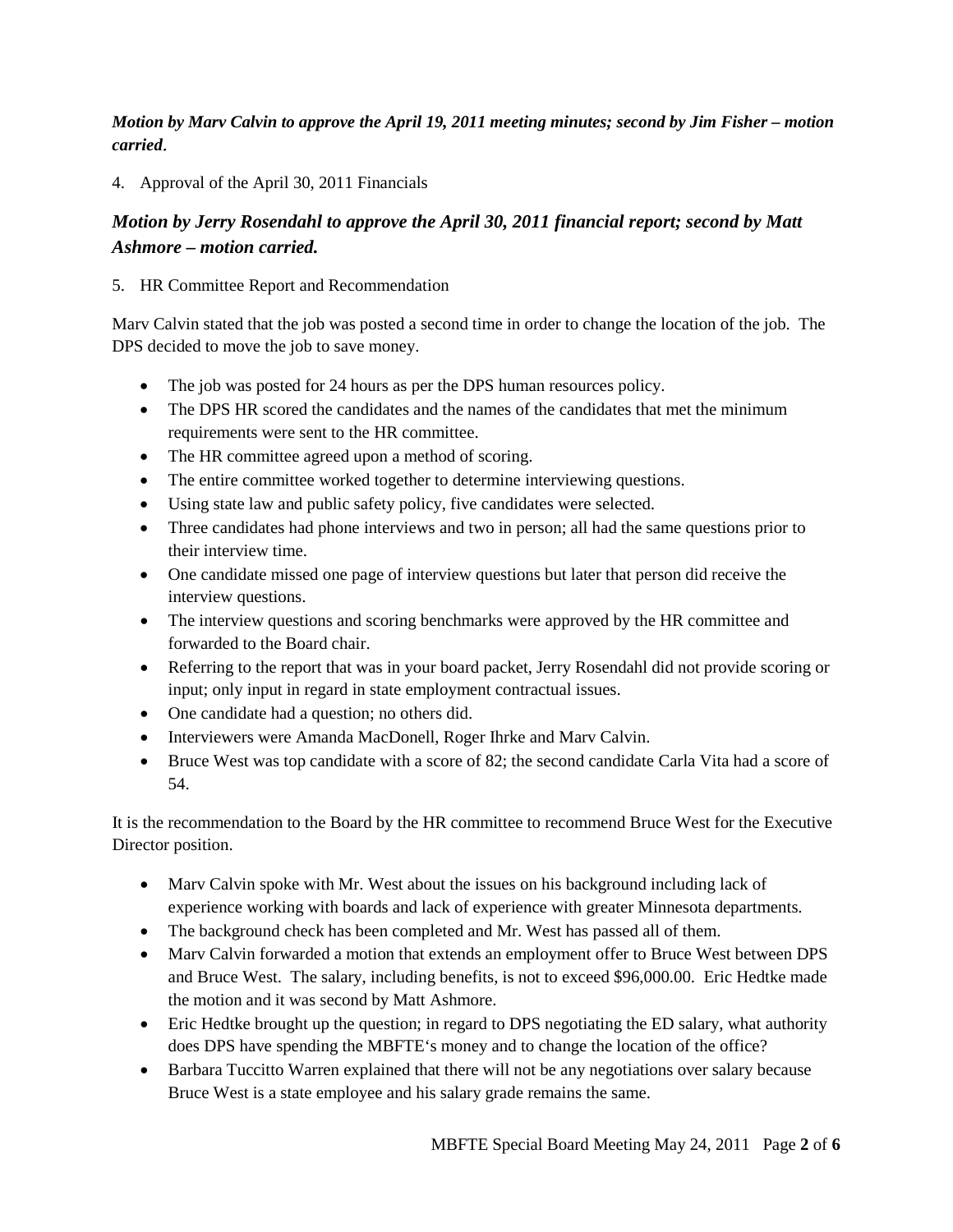- Eric Hedtke brought up that it is on the agenda to discuss the ED position.
- Rick Loveland stated that we had been talking about hiring a state employee for some time.
- Jerry Rosendahl said that in regard to the salary negotiations, there are no negations involved. The position is a lateral move. It is a union position: MAPE. Jerry then said that the job description that the ED reports to the Board Chair.
- Eric Hedtke requested that we follow up to Marv's motion and then come back to the discussion about our relationship to DPS.
- Mary rescinded his motion.

### **Resolution 1.05.11**

## *Resolution made to extend an employment offer to Bruce West at his current salary and benefits of \$96,000 for the Executive Director's position.*

*Motion made by Eric Hedtke; seconded by Amanda MacDonell – motion carried.*

| <b>Member</b>    | Aye          | <b>Nay</b> | Abstain | <b>Absent</b> |
|------------------|--------------|------------|---------|---------------|
| <b>Ashmore</b>   | $\mathbf X$  |            |         |               |
| Calvin           | $\mathbf X$  |            |         |               |
| <b>Carlson</b>   |              |            |         | $\mathbf X$   |
| <b>Fisher</b>    | $\mathbf X$  |            |         |               |
| <b>Hedtke</b>    | $\mathbf X$  |            |         |               |
| <b>Ihrke</b>     | $\mathbf X$  |            |         |               |
| Larson           | $\mathbf{x}$ |            |         |               |
| Lohmiller        | $\mathbf X$  |            |         |               |
| Loveland         | $\mathbf X$  |            |         |               |
| <b>MacDonell</b> | $\mathbf X$  |            |         |               |
| <b>Rosendahl</b> | $\mathbf X$  |            |         |               |
| <b>Slavik</b>    | $\mathbf{X}$ |            |         |               |
| <b>Stevens</b>   |              |            |         | $\mathbf{X}$  |
| Walsh            |              |            |         | $\mathbf X$   |
| <b>Withers</b>   | $\mathbf X$  |            |         |               |

Roll call vote dated this day the 24<sup>th</sup> day of May 2011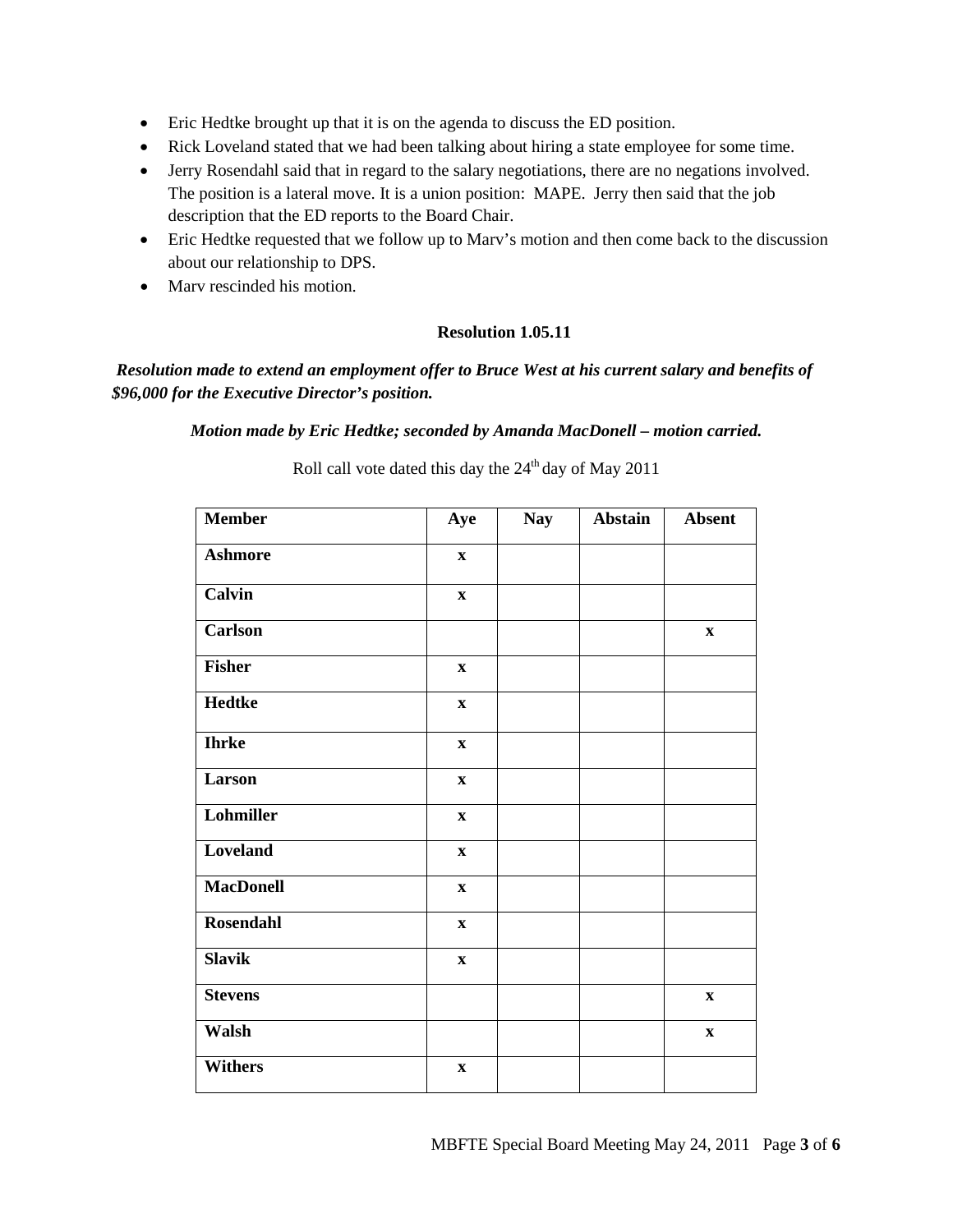#### 6. Unfinished Business

• Approval of the FY2012 Operating Budget

### **Resolution 2.05.11**

#### *Resolution made to approval of the 2012 Operating Budget*

## *Motion made by Roger Ihrke; second by Marv Calvin moved, Marv seconded.*

| <b>Member</b>    | Aye          | <b>Nay</b> | Abstain | <b>Absent</b> |
|------------------|--------------|------------|---------|---------------|
| <b>Ashmore</b>   | $\mathbf{X}$ |            |         |               |
| Calvin           | $\mathbf{X}$ |            |         |               |
| <b>Carlson</b>   |              |            |         | $\mathbf X$   |
| <b>Fisher</b>    | $\mathbf x$  |            |         |               |
| <b>Hedtke</b>    | $\mathbf X$  |            |         |               |
| <b>Ihrke</b>     | $\mathbf X$  |            |         |               |
| Larson           | $\mathbf X$  |            |         |               |
| Lohmiller        | $\mathbf X$  |            |         |               |
| Loveland         | $\mathbf X$  |            |         |               |
| <b>MacDonell</b> | $\mathbf{X}$ |            |         |               |
| <b>Rosendahl</b> | $\mathbf{X}$ |            |         |               |
| <b>Slavik</b>    |              |            |         | $\mathbf X$   |
| <b>Stevens</b>   |              |            |         | $\mathbf X$   |
| Walsh            |              |            |         | $\mathbf X$   |
| <b>Withers</b>   | $\mathbf X$  |            |         |               |

# Roll call vote dated this day the  $24<sup>th</sup>$  day of May 2011

Discussion of the relationship between DPS and the Board:

■ Eric Hedtke said one of the questions he has is - why is the office moving?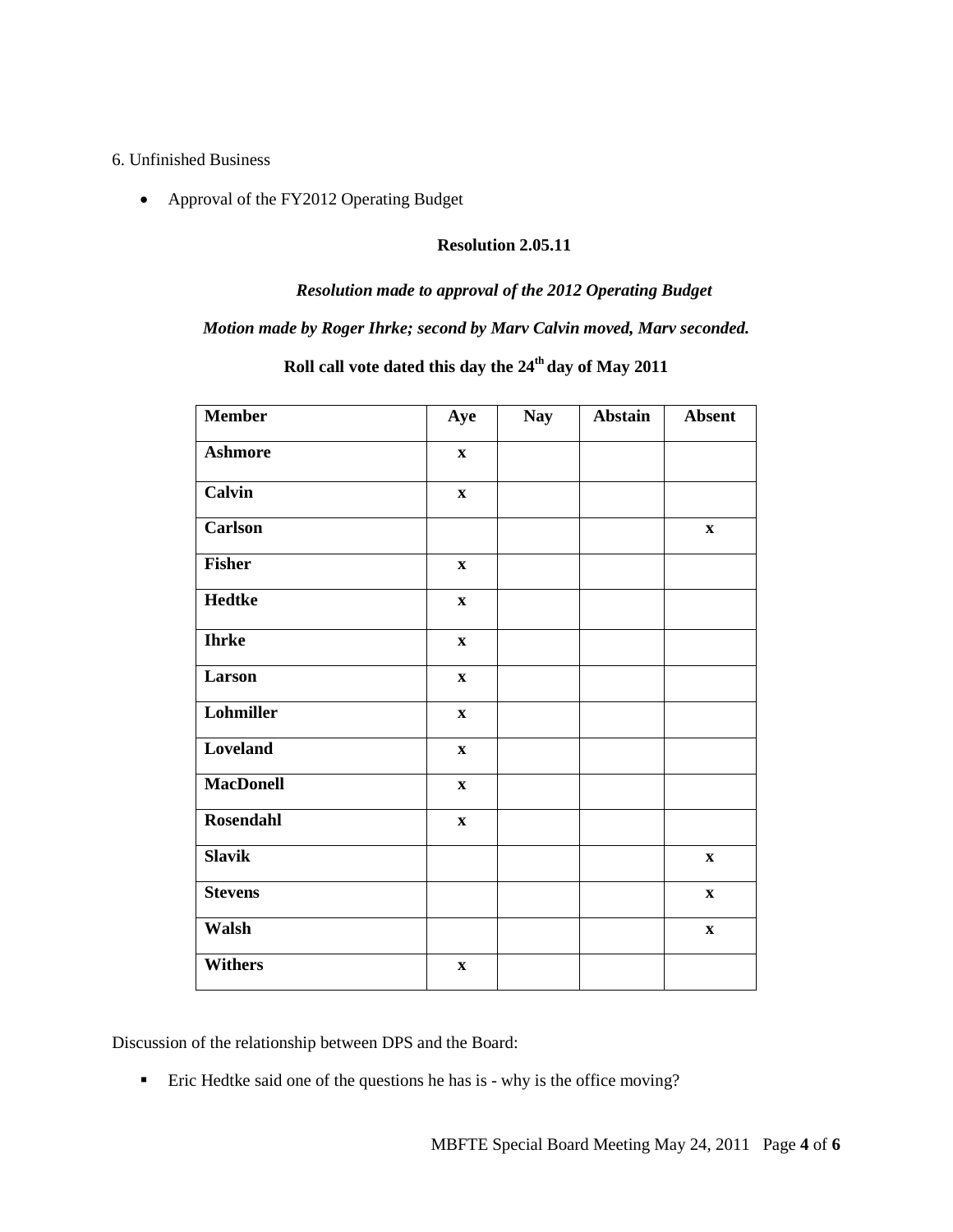- Jerry's Rosendahl understanding of the rationale is that it is on the monetary side. When the money comes out of the DPS there is some assumption/authority to manage budgets wisely. There is office space in St. Paul that would essentially be available at no cost. DPS feels they have a responsibility to provide support and oversite. He heard that was the reason.
- **Example 1** Eric Hedtke asked if the office would move July 1?
- **Marv Calvin said DPS wanted it to go July 1. Marv said he spoke with Mark Carlson and** explained that the relocation of the office would need to be decided by the board. He said that Mark understood that it was the board's decision.
- Mary said there is a 60 day out clause in the lease.
- Mark Carlson assured Marv that there would be no cost for office space at DPS.
- **Sarah Larson asked why is the office was in Elk River.**
- Marv explained that the intent of the board was to have the EDs work virtually, but it was a condition of the contract. He said he was told by Mary Foster of DPS that we had to have a physical location, but later DPS said they didn't require an office.
- Jerry Rosendahl asked Frank Ahrens about this; once it was in the RFP it had to be done.
- The Elk River location was selected because it was more central.
- It was Marv's opinion that there are more firefighters in greater Minnesota.
- Matt Ashmore asked if there is a guarantee with DPS to offer free office space and for how long will it be free?
- **Eric Hedtke asked who made the decision for the board to agree with the State to relocate the** office?
- Nancy commented that the location of the office is a moot point because the ED job description stated that the job is located in St. Paul. That person now cannot work in Elk River.
- Rick Loveland said we have a lease agreement and we have not agreed to move.
- Marv asked to have it on the board meeting agenda since we do not know any of these answers.
- **Barbara Tuccitto Warren suggested that this matter be placed on the EC meeting agenda.**
- Nancy Franke Wilson, Jerry Rosendahl and Barbara Tuccitto Warren all talked about the 30 day written notice and whether or not that had gone out to the unsuccessful candidates.
- After some discussion, Marv said that Mr. West will be starting on June  $8<sup>th</sup>$ . There was more discussion and then Marv strongly reiterated that the start date was June 8; no question.
- **Example 1** Eric brought up the issue of who supervises the ED.
- **Example 1** Eric wants Mark Carlson to attend the EC meeting.
- Eric, Jerry and Rick all agree that we need someone from DPS to answer why they believe or if they believe DPS supervises our ED.
- **Barbara spoke about how Jana received a call from DPS telling her that by August**  $1<sup>st</sup>$  **her office** would be moved to St. Paul. Barbara, Nancy and Rick knew nothing of this.
	- o Barbara called and spoke to Mark Carlson; he said the matter was not handled right and was very apologetic.
	- o Barbara said it needed to come from the ED's or the chair of the board.
	- o Barbara asked if we could meet with him and a day later Barbara received an email stating that a meeting would not be happening and that the contract would end June  $30<sup>th</sup>$ .
	- o This is very disturbing to Jana, because she took a job in Elk River. She left a job in St. Paul to take this job in Elk River because she lives in Buffalo.
	- o Roger said that we will need a place where records are maintained.